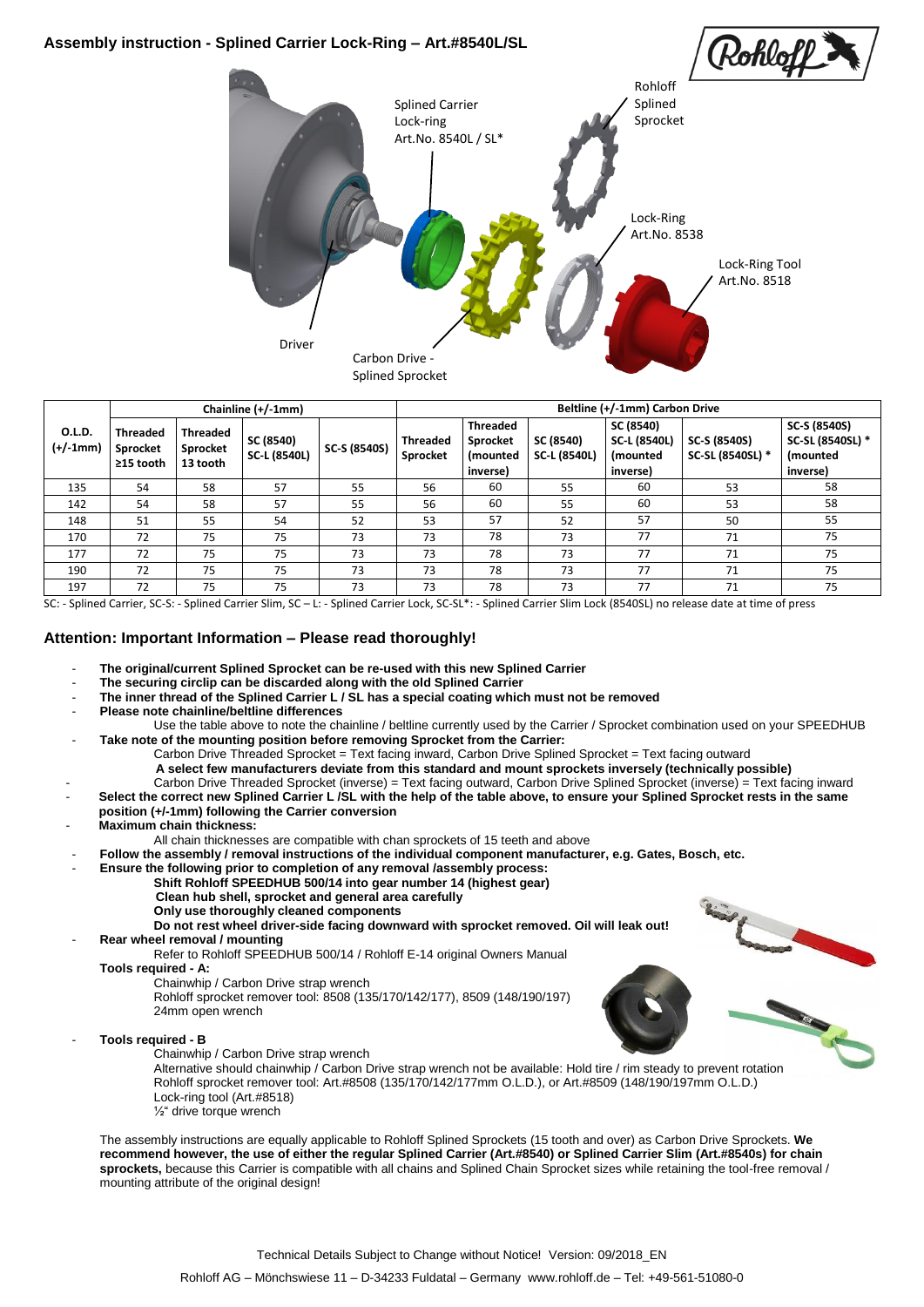### **1. Mount chain / Carbon Drive sprocket to Splined Carrier Lock-Ring 8540L/SL**

- Place splined Rohloff / Carbon Drive sprocket over the splined interface of the carrier
- Rotate splined Rohloff / Carbon Drive sprocket in direction of drive to its bedstop. Now thread the lock-ring in arrow direction onto the carrier, until it rests against the face of the sprocket, holding it in this position
- Secure lock-ring in place with a torque of 30Nm Tools "B" required

## **2. Removal of Splined Carbon Drive sprocket from Splined Carrier Lock-Ring 8540L/SL**

- Remove rear wheel from bicycle
- Hold chain / Carbon Drive sprocket steady and loosen lock-ring by rotating this in the opposing direction to that indicated by the arrow Tools "B" required
- Unscrew lock-ring completely and remove chain / Carbon Drive sprocket from carrier

### **3. Conversion from Splined Carrier 8540 to Splined Carrier Lock-Ring 8540L/SL**

- Remove rear wheel from bicycle
- **Do not remove sprocket or circlip from carrier!**
- Remove the entire sprocket/circlip/carrier assembly from the SPEEDHUB driver as illustrated in the Rohloff SPEEDHUB Owners Manual for threaded chain sprocket removal
	- See Rohloff SPEEDHUB 500/14 Owners Manual "Service", chapter 3 Tools "A" required

**Should both the Carbon Drive strap wrench and Carbon Drive POM wrench be unavailable for removal of the Carbon Drive splined sprocket / splined carrier assembly, then remove the circlip and sprocket from the carrier, mount a splined chain sprocket, refit the circlip and use a chainwhip to remove the sprocket / carrier assembly.**

- Fully thread Splined Carrier 8540L clockwise by hand onto the SPEEDHUB driver
- Place splined Rohloff / Carbon Drive sprocket over the splined interface of the carrier
- Rotate splined Rohloff / Carbon Drive sprocket in direction of drive to its bedstop. Now thread the lock-ring in arrow direction onto the carrier, until it rests against the face of the sprocket, holding it in this position
- Secure lock-ring in place with a torque of 30Nm Tools "B" required

### **4. Conversion from:**

#### **a. Rohloff threaded sprocket to Rohloff splined sprocket using Splined Carrier Lock-Ring 8540L/SL**

- **b. Carbon Drive threaded sprocket to Carbon Drive splined sprocket using Splined Carrier Lock-Ring 8540L/SL**
	- Remove rear wheel from bicycle
	- Remove Rohloff / Carbon Drive threaded sprocket from SPEEDHUB
		- See Rohloff SPEEDHUB 500/14 Owners Manual "Service", chapter 3 See Carbon Drive / Rohloff Owners Manual
			- Tools "A" required
	- Fully thread Splined Carrier 8540L clockwise by hand onto the SPEEDHUB driver
		- Place splined Rohloff / Carbon Drive sprocket over the splined interface of the carrier
	- Rotate splined Rohloff / Carbon Drive sprocket in direction of drive to its bedstop. Now thread the lock-ring in arrow direction onto the carrier, until it rests against the face of the sprocket, holding it in this position
	- Secure lock-ring in place with a torque of 30Nm
	- Tools "B" required
	- Check chainline / beltline as well as Snubber and chain tensioner. Adjust if necessary

#### **5. Removal of Splined Carbon Drive sprocket from Splined Carrier Lock-Ring 8540L/SL without special tools (emergency repair)**

- Leave rear wheel mounted in bicycle
- Pull the rear brake with both bicycle wheels located firmly on the ground
- Apply tension to the chain / belt by pushing on the forward pedal
- Using a suitable tool (screwdriver, punch, chisel etc.) and a hammer, loosen the lock-ring by tapping this in the opposing direction to that indicated by the arrow
- Remove the rear wheel from the bicycle
- Unscrew lock-ring completely and remove chain / Carbon Drive sprocket from carrier

#### **6. Mounting of Splined Carbon Drive sprocket to Splined Carrier Lock-Ring 8540L/SL without special tools (emergency repair)**

- Place splined Rohloff / Carbon Drive sprocket over the splined interface of the carrier
- Rotate splined Rohloff / Carbon Drive sprocket in direction of drive to its bedstop. Now thread the lock-ring in arrow direction, by hand onto the carrier, until it rests against the face of the sprocket, holding it in this position
- Using a suitable tool (screwdriver, punch, chisel etc.) and a hammer, tighten the lock-ring by tapping this in the arrowed direction as indicated (Attention – torque value impossible to measure). Be sure to hold the tire / rim steady during this process
- Mount the rear wheel back into the bicycle